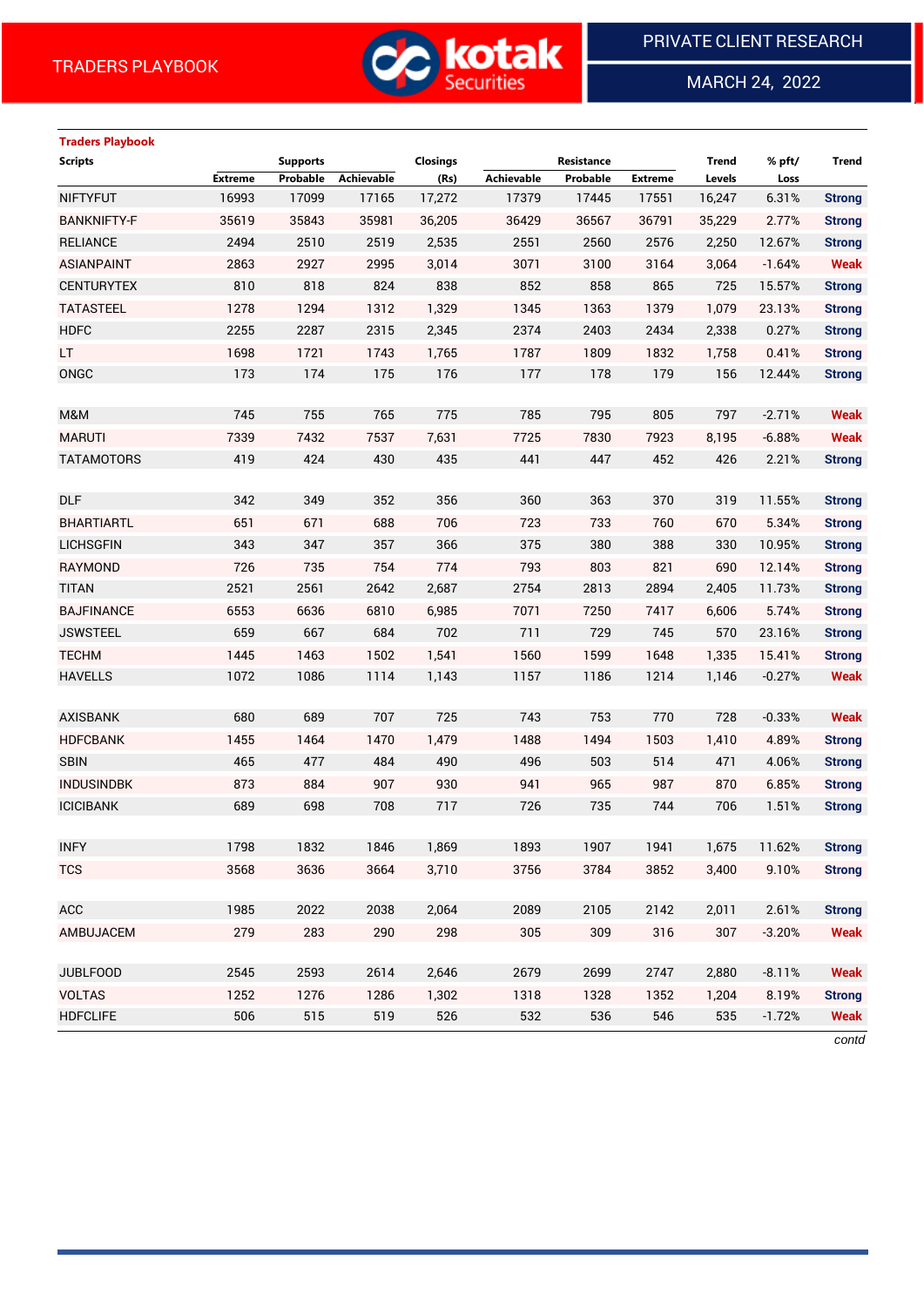#### **Closing Pricess**

Closing price is that price at which a scrip closes on the previous day. Traders can start their intraday trade on this level. The stock or index should sustain above or below the closing price else you should exit the trade. Ideally, half a percent should be the stop loss above or below the closing price to enter the trade.

#### **Trend**

Trend is the level at which the tendency of Indices and Stocks can be identified. For best results, you can use the 'Trend Remarks' to trade. A 'Weak' trend means that traders can trade with a negative bias. If the trend is 'Strong', you can trade long with a positive bias. Base price should be the closing price.

#### **Achievable (Supp/Resis)**

It is the price which can be achieved if the Index/Stock trades above or below the closing price. During normal course of trading, first levels are important as one can take profits around first resistance and supports levels.

## **Probable (Supp/Resis)**

It's a second resistance/support and can be achieved if stocks/indices are in trending mode. Events can lead stocks and indices to reach these levels.

## **Extreme levels**

Sometimes, the stocks fall or rise to their average lowest or highest levels FOR THE DAY and that may act as an excellent contra buying or selling opportunity with a stop loss given in the table. This means buying around extreme support and selling around extreme resistance strictly with a given stop loss. For e.g. If the extreme support for Nifty is given at 5605, and in case the market comes down to similar levels, then you can initiate long positions with the given 'stop loss for long' in the column, say at 5585. If it breaks 5585 then the trader must exit the position. This is valid on both the sides.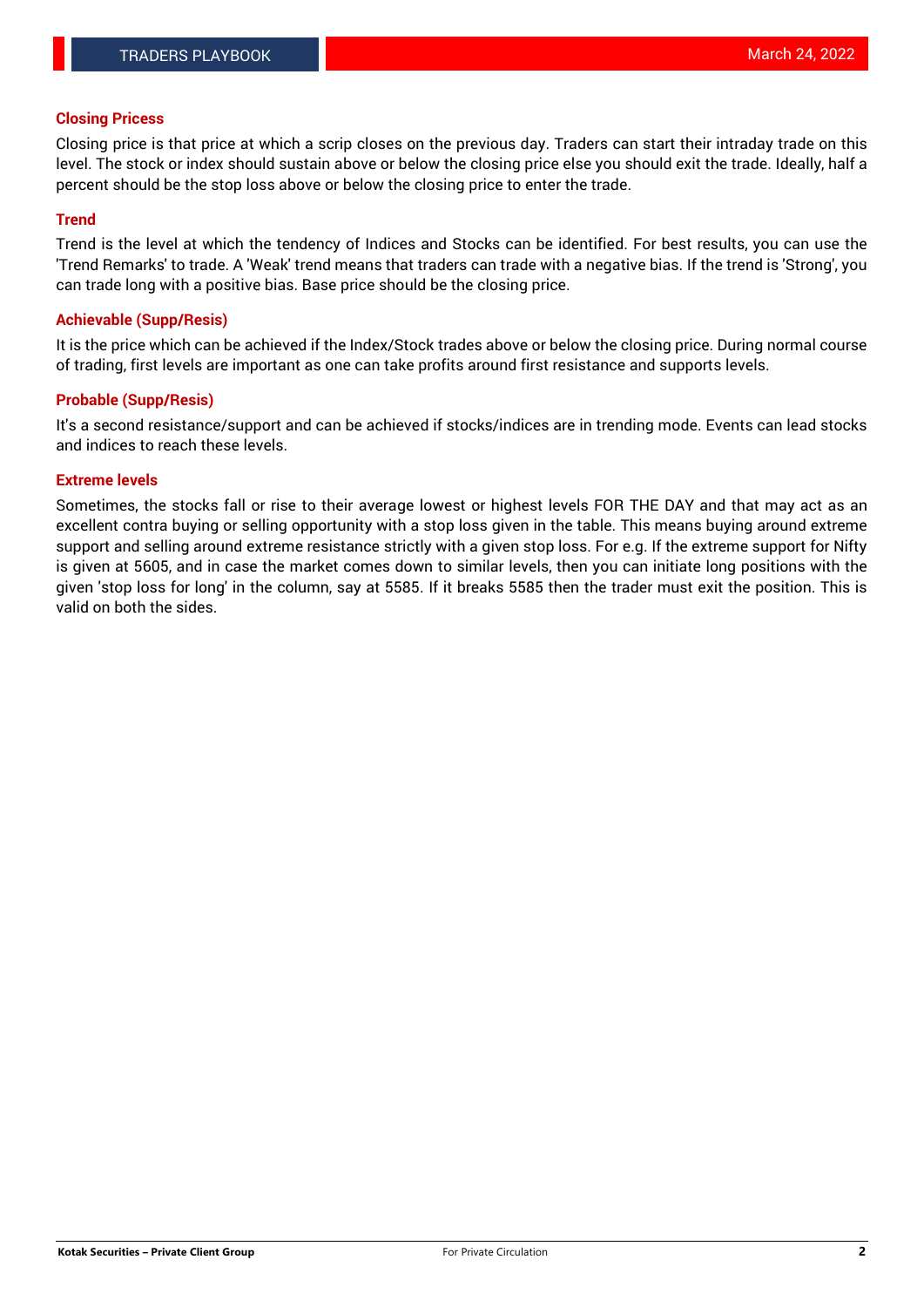## **RATING SCALE (PRIVATE CLIENT GROUP)**

| <b>BUY</b>             | $-$ | A condition that indicates a good time to buy a stock. The exact circumstances of the signal will be determined by the indicator that an<br>analyst is using.    |
|------------------------|-----|------------------------------------------------------------------------------------------------------------------------------------------------------------------|
| <b>SELL</b>            |     | - A condition that indicates a good time to sell a stock. The exact circumstances of the signal will be determined by the indicator that an<br>analyst is using. |
| <b>Stop Loss Order</b> |     | An instruction to the broker to buy or sell stock when it trades beyond a specified price. They serve to either protect your profits or<br>limit your losses.    |

#### **FUNDAMENTAL RESEARCH TEAM (PRIVATE CLIENT GROUP)**

**Shrikant Chouhan Arun Agarwal Amit Agarwal, CFA Hemali Dhame** Head of Research Auto & Auto Ancillary Transportation, Paints, FMCG Banking & Finance shrikant.chouhan@kotak.com arun.agarwal@kotak.com agarwal.amit@kotak.com Hemali.Dhame@kotak.com +91 22 6218 5408 +91 22 6218 6443 +91 22 6218 6439 +91 22 6218 6433

**Jatin Damania Purvi Shah Rini Mehta K. Kathirvelu** Metals & Mining, Midcap **Pharmaceuticals** Research Associate Support Executive jatin.damania@kotak.com [purvi.shah@kotak.com](mailto:purvi.shah@kotak.com) rini.mehta@kotak.com [k.kathirvelu@kotak.com](mailto:k.kathirvelu@kotak.com)  $+91$  22 6218 6440  $+91$  22 6218 6432

**Sumit Pokharna Pankaj Kumar** sumit.pokharna@kotak.com pankajr.kumar@kotak.com +91 22 6218 6438 +91 22 6218 6434

Oil and Gas, Information Tech Construction, Capital Goods & Midcaps

**TECHNICAL RESEARCH TEAM (PRIVATE CLIENT GROUP)**

[shrikant.chouhan@kotak.com](mailto:shrikant.chouhan@kotak.com) [amol.athawale@kotak.com](mailto:amol.athawale@kotak.com) Research Associate +91 22 6218 5408 +91 20 6620 3350 [sayed.haider@kotak.com](mailto:sayed.haider@kotak.com)

**Shrikant Chouhan Amol Athawale Sayed Haider**

+91 22 62185498

# **DERIVATIVES RESEARCH TEAM (PRIVATE CLIENT GROUP)**

 $+91$  22 6218 5497

**Sahaj Agrawal Prashanth Lalu Prasenjit Biswas, CMT, CFTe** [sahaj.agrawal@kotak.com](mailto:sahaj.agrawal@kotak.com) [prashanth.lalu@kotak.com](mailto:prashanth.lalu@kotak.com) [prasenjit.biswas@kotak.com](mailto:prasenjit.biswas@kotak.com)